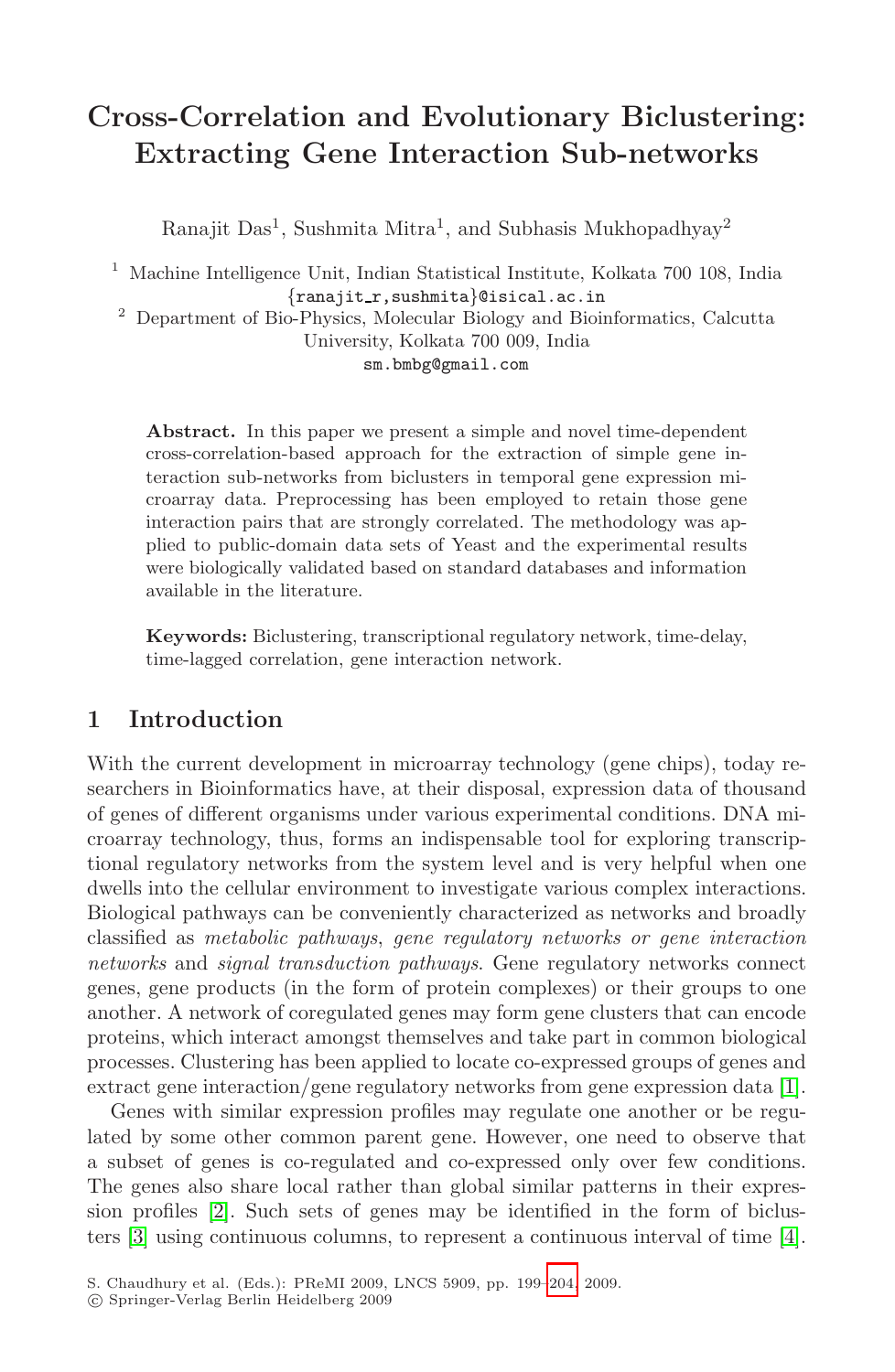#### 200 R. Das, S. Mitra, and S. Mukhopadhyay

Evolutionary biclustering has been used for extracting gene interaction networks from time series gene expression data [5]. The networks were validated incorporating domain knowledge from transcription factor  $(TF)$ -[ta](#page-5-1)rget  $(T)$  databases like *TRANSFAC*<sup>1</sup> and literature [6]. Co-expressed gene pairs were seldom found to exhibit simple simultaneous relationships. On closer inspection of their profiles it could rather be noted that there exists a time shifted response of the target gene to its TF [6]. Time-lagged correlation or cross-correlation helps in analyzing the positive or negative correlation among time-lagged profiles of gene pairs. This motivated us to explore the use of cross-correlation with time-delay for the appropriate modeling of temporal interactions.

In this paper continuous-column multiobjective evolutionary biclustering [4] has been used for extracting time-correlated gene pairs. A gene pair having correlation magnitude above a detection threshold was considered to be interacting or regulating each other. Preprocessing was done to eliminate the weakly correlated (positive or negative) gene interaction pairs. An adjacency matrix was constituted from the resulting cross-correlation matrix, which was eventually used for reverse engineering transcriptional gene interaction sub-networks using regulatory information among genes. The usefulness of the model is demonstrated, using time-series gene expression data from Yeast and biologically validated.

# **2 Gene Interaction Sub-network Extraction: A Multi-objective Evolutionary Approach**

A gene produces a protein by *transcription* (formation of many copies of mRNA molecules) followed by *translation* [\(r](#page-5-3)esulting into production of protein), the reaction taking place in the presence of an enzyme. In turn, a protein is responsible for a particular biological function. A TF is a gene product that binds to the promoter region of a target gene, up-regulating or down-regulating its expression. Every gene has one or more such activators/repressors. Their identification, and the subsequent elucidation of the biological networks demonstrating TF-T relationship is quite a challenging task. Analysis of their profiles brings out several complex relationships between the co-regulated gene pairs, including co-expression, time shifted, and inverted relationships [6].

#### **2.1 Evolutionary Biclustering**

Biclustering refers to the simultaneous clustering and redundant feature reduction involving both attributes and samples. This results in the extraction of biologically more meaningful, less sparse partitions from high-dimensional data, that exhibit similar characteristics. A bicluster may be defined as a pair  $(q, c)$ , where  $g \subseteq \{1, \ldots, m\}$  denotes a subset of genes and  $c \subseteq \{1, \ldots, n\}$  denotes a subset of conditions (or time points). The optimization task [3] involves finding the maximum-sized bicluster subject to a certain homogeneity constraint. The size (or volume)  $f(g, c)$  of a bicluster is defined as the number of cells in the gene

 $1 \text{ http://www.gene-regulation.com/public/databases.html}$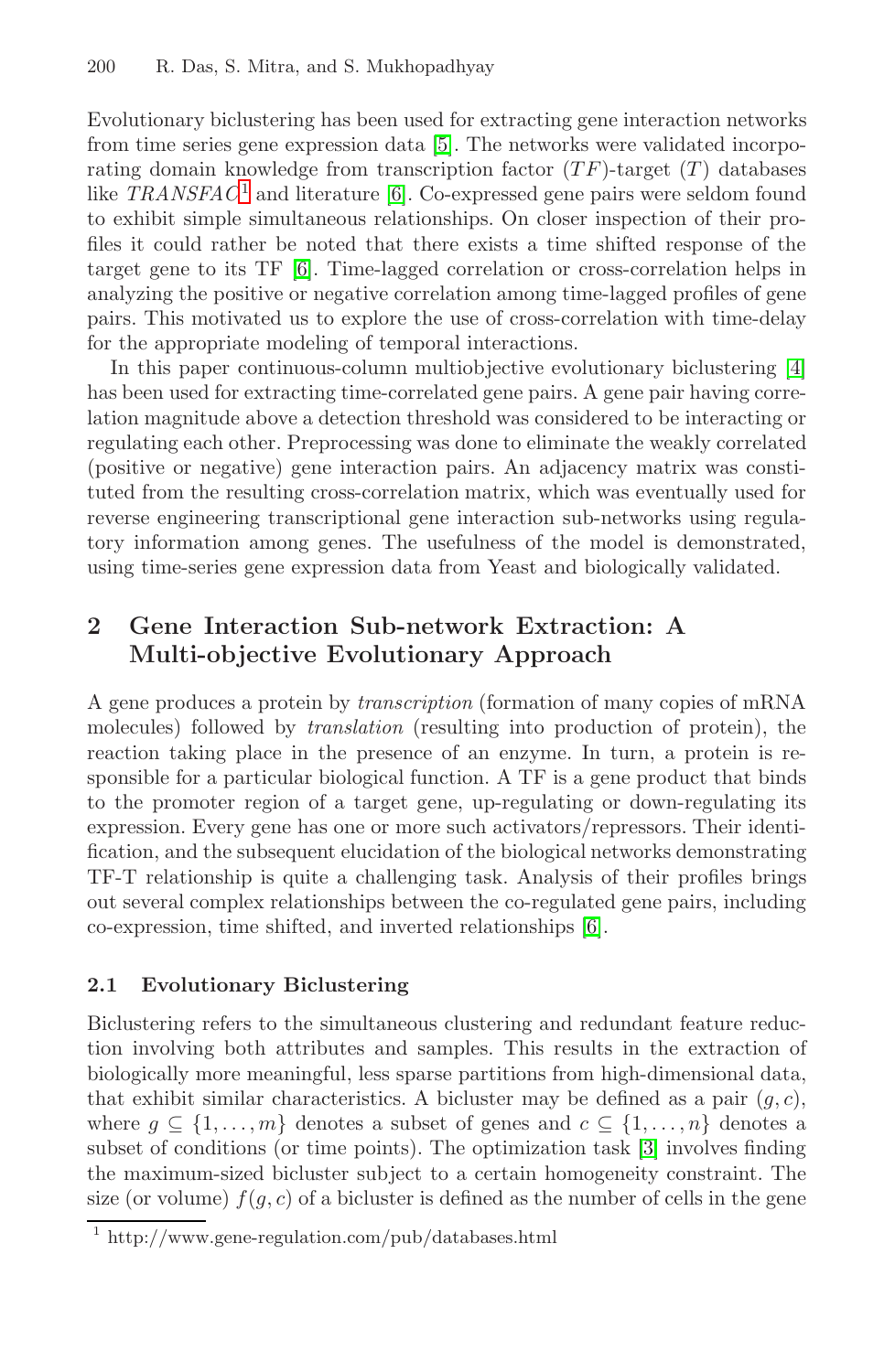expression matrix  $E$  (with values  $e_{ij}$ ) that are covered by it. The homogeneity  $\mathcal{G}(g,c)$  is expressed as a mean squared residue score (or error). Since these two characteristics of biclusters are conflicting to each other, multi-objective evolutionary algorithms, in association with local search, was applied to provide an alternative, more efficient approach [4].

#### **2.2 Time-Lagged Cross-Correlation between Gene Pairs**

Often genes are found to share similar sub-profiles (over a few time points) instead of the complete gene expression profiles. Considering [th](#page-5-4)e global correlation among gene pairs, *i.e.*, computation of correlation amongst genes employing the complete gene expression data matrix, may not reveal the proper relationship between them. Since the transcriptional response of a gene can occur from tens of minutes to several hours, time delay correlation may help determine the underlying causal relationship. The concept of cross-correlation has been introduced to take into account the time-shifted behaviour between TF-T pairs. This allows a more realistic modeling of gene interactions within the reduced localized domain of biclusters. In this work we extend our earlier network extraction algorithm [5] to include such temporal influence.

<span id="page-2-1"></span><span id="page-2-0"></span>T[he](#page-2-0) expression profile  $e$  of a gene may be represented over a series of  $n$  time points. The cross-correlation  $CC<sub>d</sub>(e<sub>1</sub>, e<sub>2</sub>)$  between gene pair  $e<sub>1</sub>$  and  $e<sub>2</sub>$ , with delay d,is expressed as

$$
CC_d(e_1, e_2) = \frac{\sum e_{1i}e_{2i-d} - \sum e_{1i}\sum \frac{e_{2i-d}}{n}}{\sqrt{(\sum e_{1i}^2 - \frac{(\sum e_{1i})^2}{n})(\sum e_{2i-d}^2 - \frac{(\sum e_{2i-d})^2}{n})}}.
$$
(1)

Here we select that delayed time  $d = \Delta t$  which maximizes the correlation in absolute value by eqn. (2) as

$$
CC(e_1, e_2) = \max |CC_d(e_1, e_2)| \qquad \qquad where -2 \le d \le 2 \qquad (2)
$$

The maximum delay of two time point a[re](#page-5-4) allowed as longer shifts are hard to explain from a biological point of view [2].

Filtering out the weaker correlation coefficients, which presumably contribute less towards regulation, serves as the first preprocessing step. This allows us to avoid an exhaustive search of all possible interactions among genes. The remaining coefficients, having absolute values above a detection threshold, imply a larger correlation among the gene pairs. The correlation range  $[CC_{\text{max}}, CC_{\text{min}}]$  is divided into three partitions each, using *quantiles* or *partition values* [5] to reduce the influence of extreme values or noisy patterns. Negative correlation for a gene pair is not zero correlation. Time lagged-correlation coefficients with values greater than  $Q_2^+$  (less than  $Q_2^-$ ) indicate high positive (negative) correlation, while those with values in  $[Q_1^+, Q_2^+]$  ( $[Q_2^-, Q_1^-)$ ) indicate moderate positive (negative) correlation. An adjacency matrix is calculated as follows:

> $A(i, j) =$  $\sqrt{ }$  $\overline{J}$  $\sqrt{2}$  $-1$  if  $CC \leq Q_2^-$ <br>+1 if  $CC \geq Q_2^+$ <br>0 otherwise,

(3)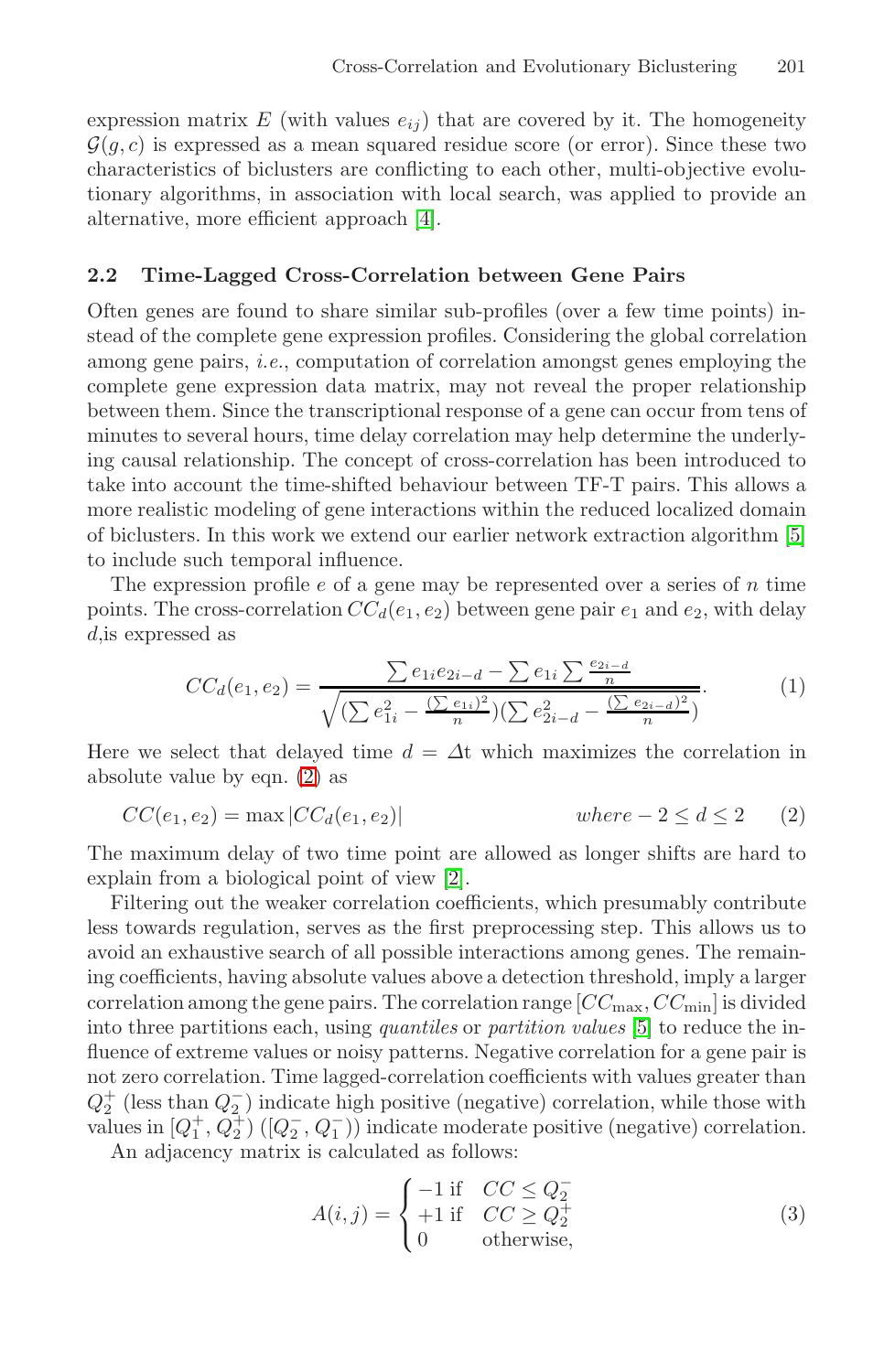where self correlations among the genes are assumed to be absent. Next the extraction of gene interaction sub-networks is attempted. Biological validation is made in terms of ontology study.

# **3 Experimental Results**

We applied our analysis to the Yeast cell-cycle CDC28 data gathered by Cho *et al.* [7]. It is a [m](#page-2-1)easure of the expression levels of 6220 gene transcripts (features/attributes) for 17 conditions (time points/samples), taken at 10-minute time intervals covering nearly two cycles. The synchronization of the yeast cell cultures was do[ne](#page-4-0) using the so-called CDC28 arrest and the experiment was performed using Affymetrix oligonucleotide arrays. The missing values in the data set were imputed similar to that of our earlier network extraction technique [5] and the biclusters were extracted to detect sets of co-regulated genes. Pairwise time-lagged cross-correlation coefficients were calculated between gene pairs in the extracted biclusters using eqn. (1). The weaker interactions, as thresholded by quantile partitioning, were excluded.

A sample extracted sub-network comprising of four biclusters (modules or s[ub](#page-3-0)-networks) is depicted in Fig. 1. A transcription factor is connected to its target gene by an arrow if such a TF-Targe[t](#page-4-0) pair existed within any of the biclusters. Gene pairs connected by solid lines depict positive correlation, while those connected by dashed lines are negatively correlated. As an example, the TF named YHR084W (encircled with solid lines) belonging to the sub-network of 10 genes has targets in all the four sub-networks. These biclu[ste](#page-5-6)rs were biologically validated from gene ontology study, based on the statistically significant GO annotation database<sup>2</sup>, and discussed below.

Fig. 2 demonstrates various complex relationships *viz.* and their interplay in the pairwise profile relationship of the TF and its target in Fig. 1. We observe that the target  $YGR233C$  poses a mixed simultaneous (during 0-40 minutes) and time-s[hif](#page-5-7)ted relationship (during 40-60 and 100-140 minutes) with the TF YHR084W and that the relationship is not a simple direct one.

<span id="page-3-1"></span><span id="page-3-0"></span>It has been reported during the prediction of regulatory [n](#page-3-1)etwork structure [8] that the gene pair  $YHR084W-YGR233C$  (where both the TF and the target belongs to the 10-node network) form a TF-Target pair. We verified their GO summary in terms of *Molecular Function*, *Biological Process* and *Cellular Component* from the Saccharomyces Genome Database (SGD). Our computations also indicated an analogous interaction between the TF-Target pair and were supported by literature [9]. Based on the SGD it could be gathered that the  $YHR084W$  is activated by a MAP kinase signaling cascade – that controls many important functions of living organisms like cell-cycle, apoptosis<sup>3</sup>, differentiation, etc. while the protein  $YGR233C$  has cyclin-dependent protein kinase inhibitor activity (TAS). One can think of several models considering the

<sup>2</sup> http://db.yeastgenome.org/cgi-bin/GO/goTermFinder

<sup>3</sup> Programmed cell death.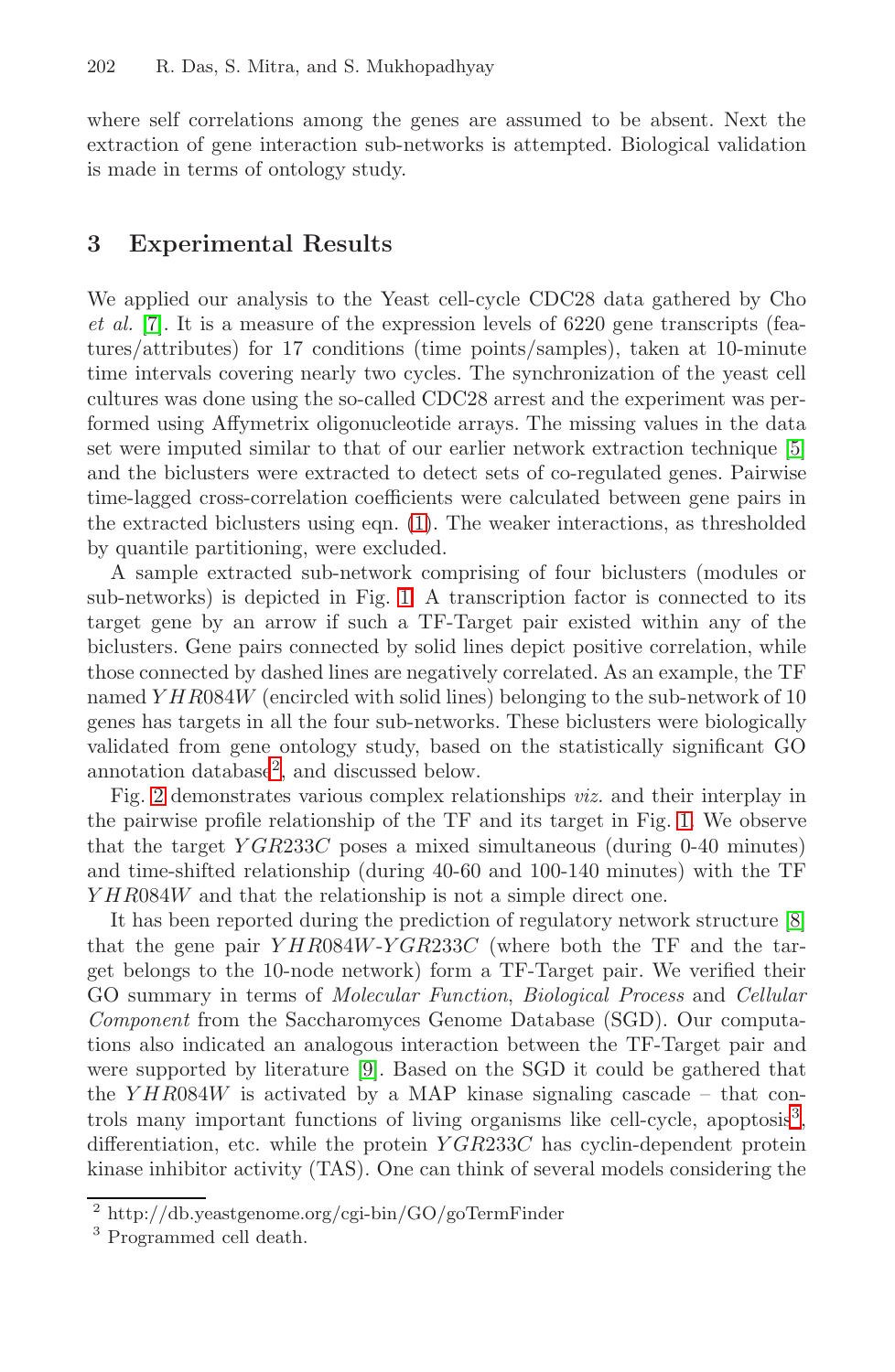

**Fig. 1.** Sub-network (bicluster) of 10 genes connected by transcription factor *Y HR*084*W* to sub-networks (biclusters) of 6, 7 and 14 genes

<span id="page-4-0"></span>

**Fig. 2.** Expression profile of transcription factor *Y HR*084*W* and its target *Y GR*233*C* (10-node network)